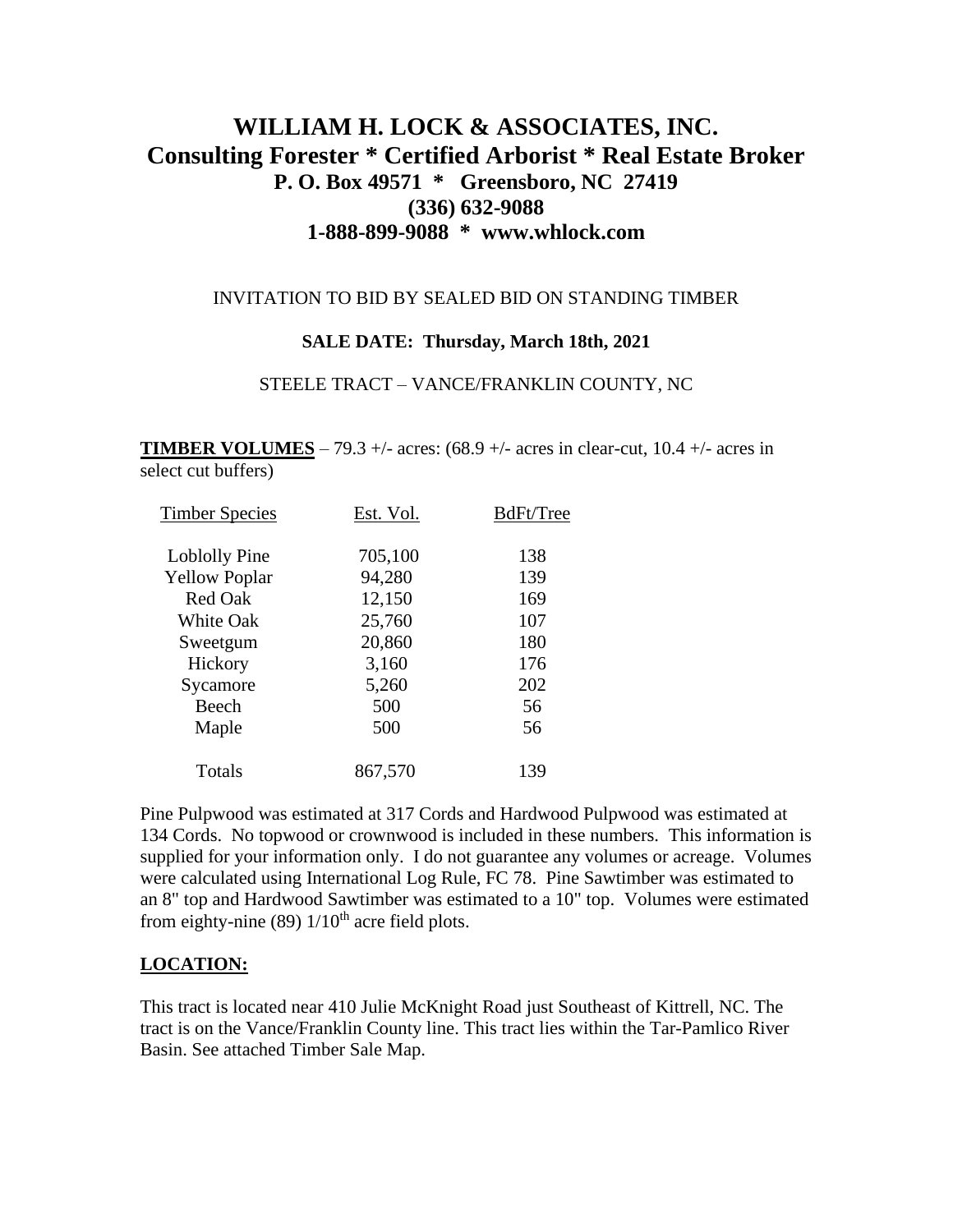Page Two Perkins Tract - Timber Sale Sale Date: Thursday – March 18th, 2021

# **BIDS:**

The Steele Tract is being sold on a lump sum sealed bid basis. Bids will be accepted by **regular mail** if received by 5:00 pm on Wednesday, March 17th, 2021 **OR** bids will be accepted by **email [\(jcbarnes@whlock.com\)](mailto:jcbarnes@whlock.com), telephone (mobile: 336-706-2088 or office:336-632-9088), fax (336-632-9088), or in-person** at my office until 11:00 am on Thursday, March 18th, 2021. At 11:00 am on Thursday, March 18th, 2021 all bids received will be recorded. The successful bidder will be notified within 24 hours of the bid openings. A 10% deposit may be requested to be delivered to William H. Lock  $\&$ Associates, Inc. within 72 hours of the bid opening. The balance of the sales price is to be delivered at the sale closing. The seller reserves the right to refuse or accept any and all bids. Seller will consider all bids. The seller will be responsible for the timber deed preparation, revenue stamps if recorded, and the forestry consultant fees. The buyer will be responsible for all other closing costs. A \$1,000 performance deposit will be payable at closing and held in a non-interest-bearing trust account until satisfactory completion of logging. The performance deposit does not limit the buyer's liability.

# **PLACE OF SALE:**

The timber sale will be held at the office of William H. Lock & Associates, Inc. in Greensboro, NC. The office address is 375 S. Swing Road, Greensboro, NC 27409. Telephone and Fax: 336-632-9088; Mobile: 336-706-208; [Email: jcbarnes@whlock.com](mailto:Email:%20jcbarnes@whlock.com) 

# **CONDITIONS OF SALE**:

1. The Buyer shall have 24 months from the date of the timber deed to cut and remove all merchantable timber within the "Sale Areas". "Creek Buffers" have been marked with Blue Flagging. No blue flagged trees marking the buffer boundaries may be cut. All Pine (only Pine  $\geq 14$ " DBH can be harvested within 10' of the creek bank) and Hardwoods >16" DBH may be harvested from within these buffer areas provided all Best Management Practices, Forest Practice Guidelines, and any applicable river basin or watershed regulations are followed. The sale boundaries are marked with pink flagging. No trees marked with pink flagging and no trees beyond the pink flagging are to be harvested.

2. The Buyer shall access the tract from Julie McKnight Road. The private driveway that runs the southern boundary is not to be used for harvesting access. Deck site locations will need to be approved by William H. Lock and Associates, Inc. prior to any harvesting related activities beginning. All access routes will need to be installed and/or maintained according to all North Carolina Best Management Practices, Forest Practice Guidelines, and any applicable river basin or watershed rules. All roadways must remain open and passable by ordinary traffic at all times. The roadways must be left in similar condition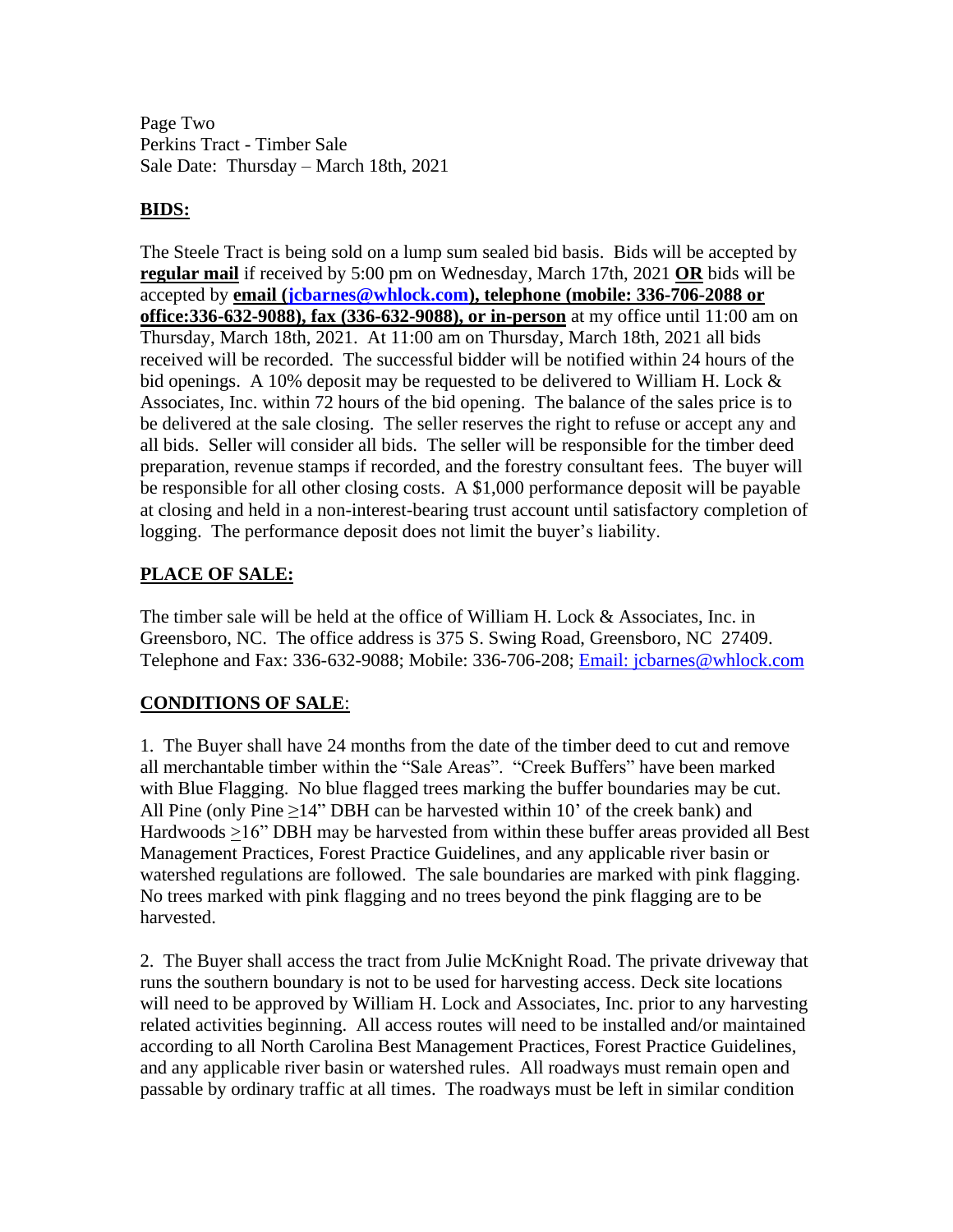Page Three Steele Tract - Timber Sale Sale Date: Thursday – March 18th, 2021

at the completion of the harvesting operation as they were at the beginning of the harvesting operation, reasonable wear and tear accepted. Call W.H. Lock and Associates, Inc. if there are questions concerning access routes.

3. The Buyer is responsible for maintaining a clean site. No equipment parts, trash, tires or other debris created as a result of the harvesting operation shall be left on the property. It shall be the Buyer's responsibility to clean up any hazardous material or chemical waste spills including but not limited to Diesel Fuel, Hydraulic Fluid, Machine Oil, and/or Gasoline upon the subject property if deposited as a result of the harvesting operation. Responsibility will include any required remediation including but not limited to the removal of contaminated soils.

4. Harvesting operations must not interfere with any farming operations and farming operations must not interfere with any harvesting operations. Decking, loading or hauling will not be permitted in any existing open fields or pastures immediately adjacent to the timber unless approved by William H. Lock & Associates, Inc. If approved, open areas must be free of logging debris, smoothed when completed, and re-seeded if necessary.

5. The Buyer is responsible for following all Federal, State, and local regulations regarding timber harvesting activities. If required, Buyer is responsible for obtaining any necessary permits or licenses required for timber harvesting. All logging operations must conform to North Carolina Best Management Practices, Forest Practices Guidelines, and any applicable river basin or watershed rules. In the event that a non-compliance situation is identified on the tract as a result of the harvesting operation, William H. Lock & Associates, Inc. will have the express right to suspend the harvesting operation until the situation is brought into compliance. No trees or other logging debris shall be left in or across the property boundary, sale cutting lines or access roads and paths.

6. All necessary sale harvest boundaries have been marked with pink flagging. Landowner guarantees the pink flagged sale boundaries. No flagged trees denoting the sale boundary shall be cut and no trees outside the boundary lines shall be cut. If trees marking the sale boundary are cut, North Carolina timber trespass laws may apply. No trees shall be cut to fall on a neighboring landowner's property or where potential damage may occur. If existing property corners are damaged or removed as a result of the harvesting operation, Buyer agrees to replace the markers at the correct surveyed location at their own expense.

7. Buyer agrees to notify William H. Lock & Associates, Inc., P. O. Box 49571, Greensboro, NC 27419 at least 3 days in advance of the beginning of the harvesting operation and at least 3 days in advance of the completion of the harvesting operation.